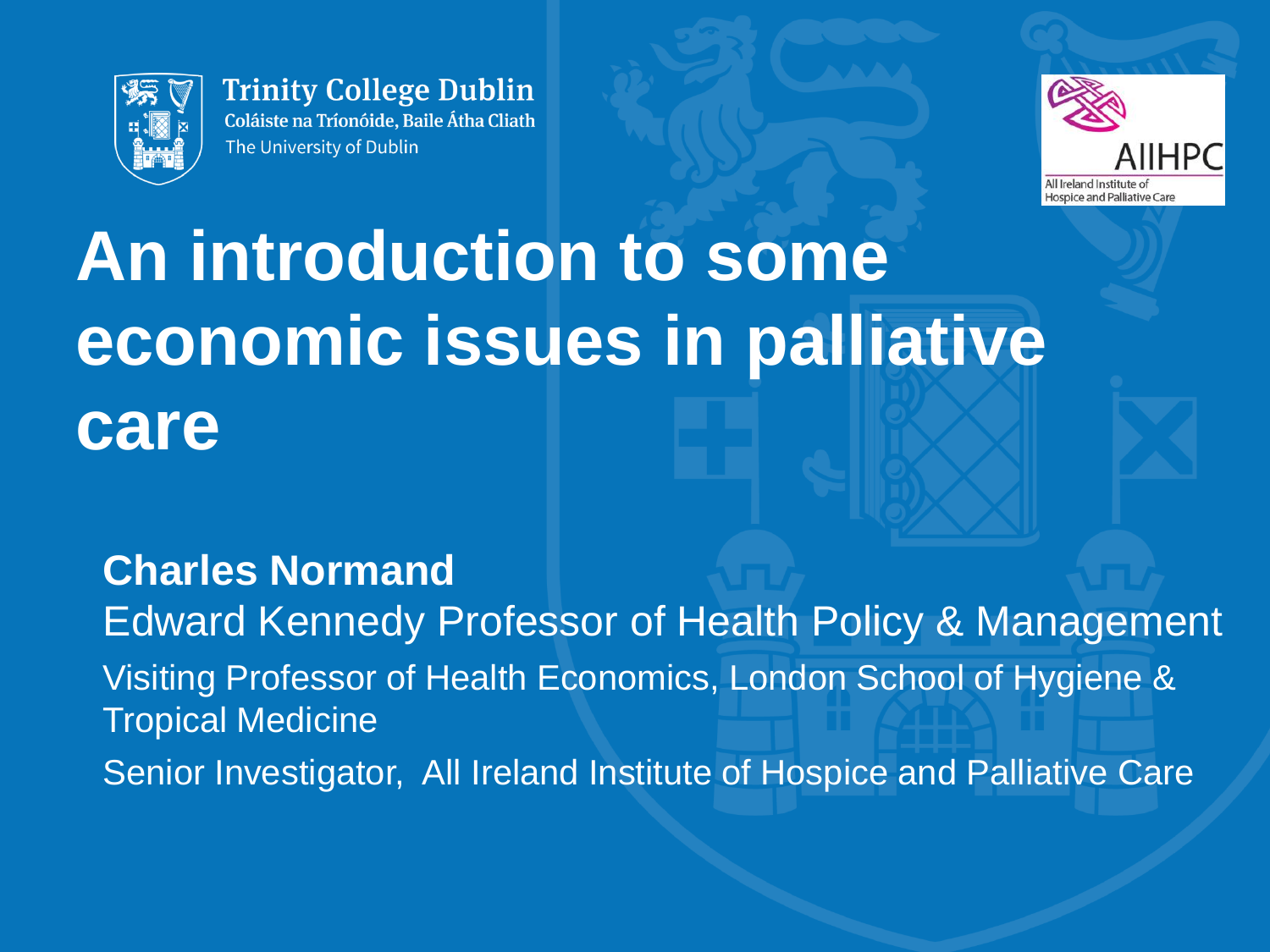# **Outline of Session**

- **Growing needs**
- Limited resources, competing priorities
- What do people need, what do people want
- Better outcomes at lower costs
- Better outcomes at higher costs
- Assessing costs and outcomes in complex settings
- Building the evidence base for prioritising palliative care
- Concluding Remarks.

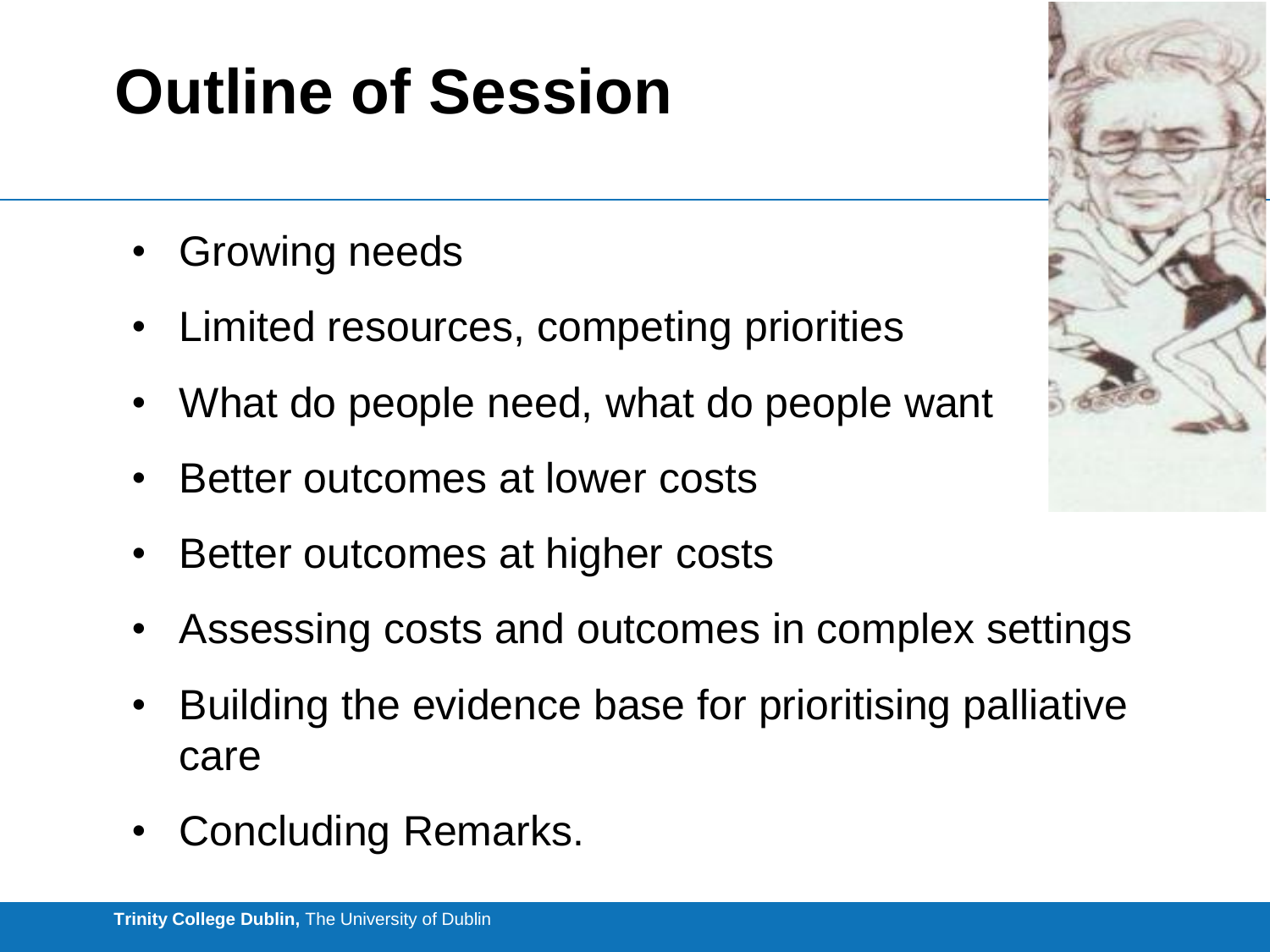# **Growing needs, limited resources 1**

Growing needs *but changing needs*

- Ageing *per se* brings limited increases in needs
- Costs of care rise a lot near the end of life and when needs become complex
- Many treatments with curative intent cost more and achieve less where needs are complex
- Growing need for skilled decision making and supportive decision making
- Many clinical skills needed in the future look a bit like palliative care skills.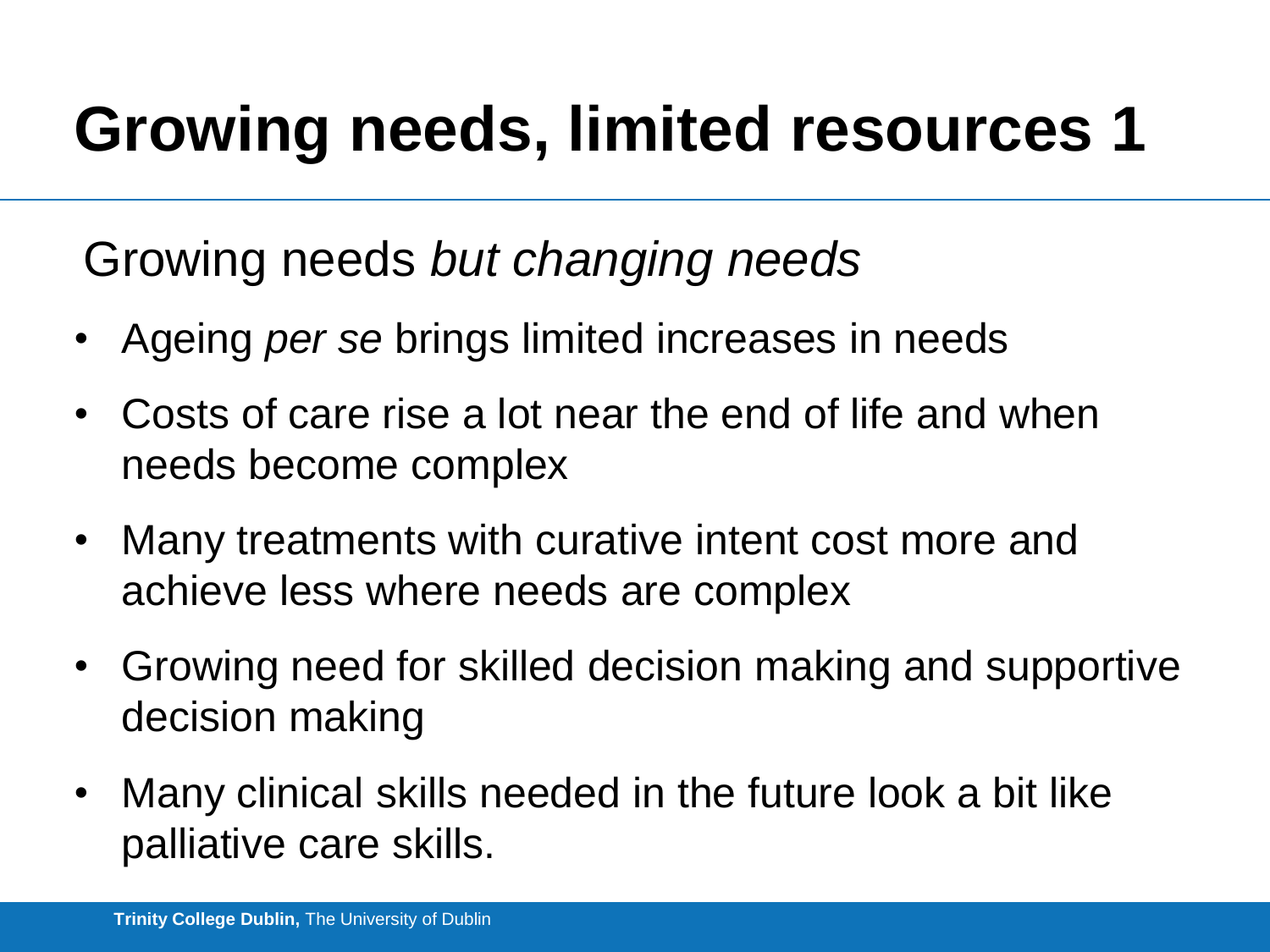# **Growing needs, limited resources 2**

Demographic changes bring increased needs and increased support

The Proximity to Death effect is not well understood, but:

- Dying people use more resources
- Older people die at a lower cost better clinical care or indefensible ageism?

Older people are no longer as willing to accept covert rationing - this will produce pressures for better access to care.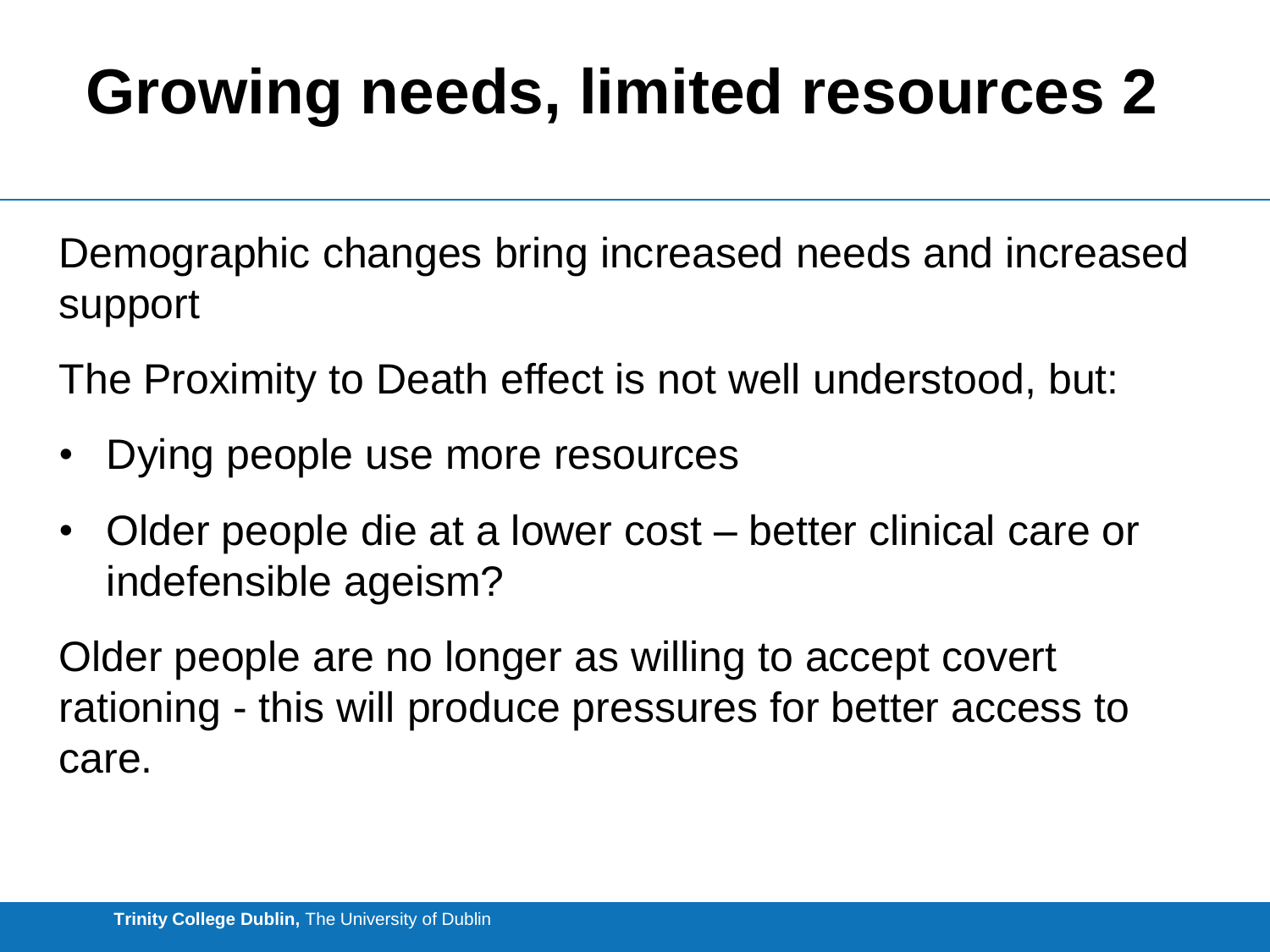### What do people need

- When needs are complex process may be as important as decisions
- Embracing the context of multimobidity
- Changing balance of intent
- Timely and easy access to skills
- Personalised, individual care.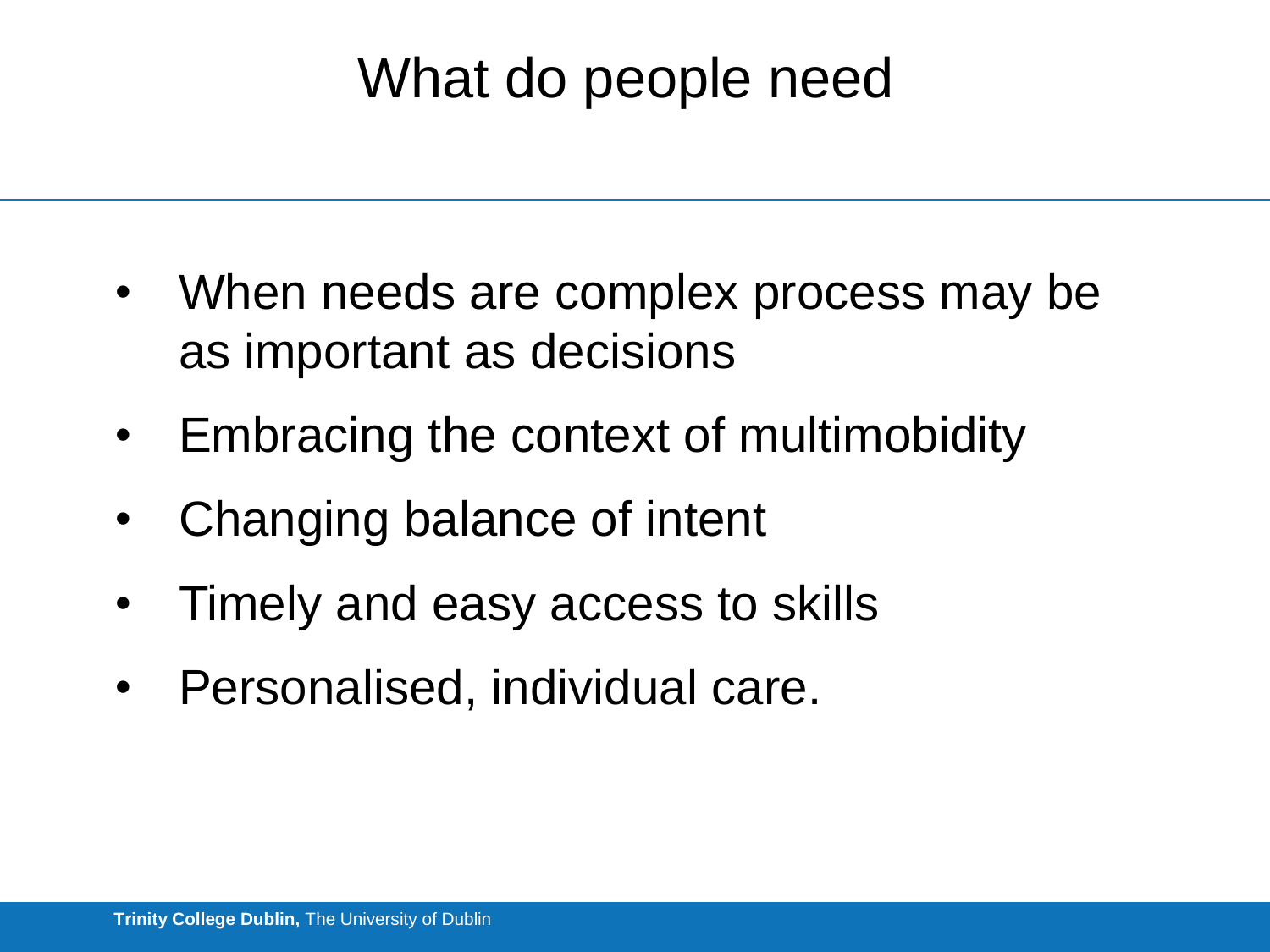### What do people want 1?

- No hassle
- No hassle
- No hassle
- No hassle
- No hassle
- It is bad enough to be dying.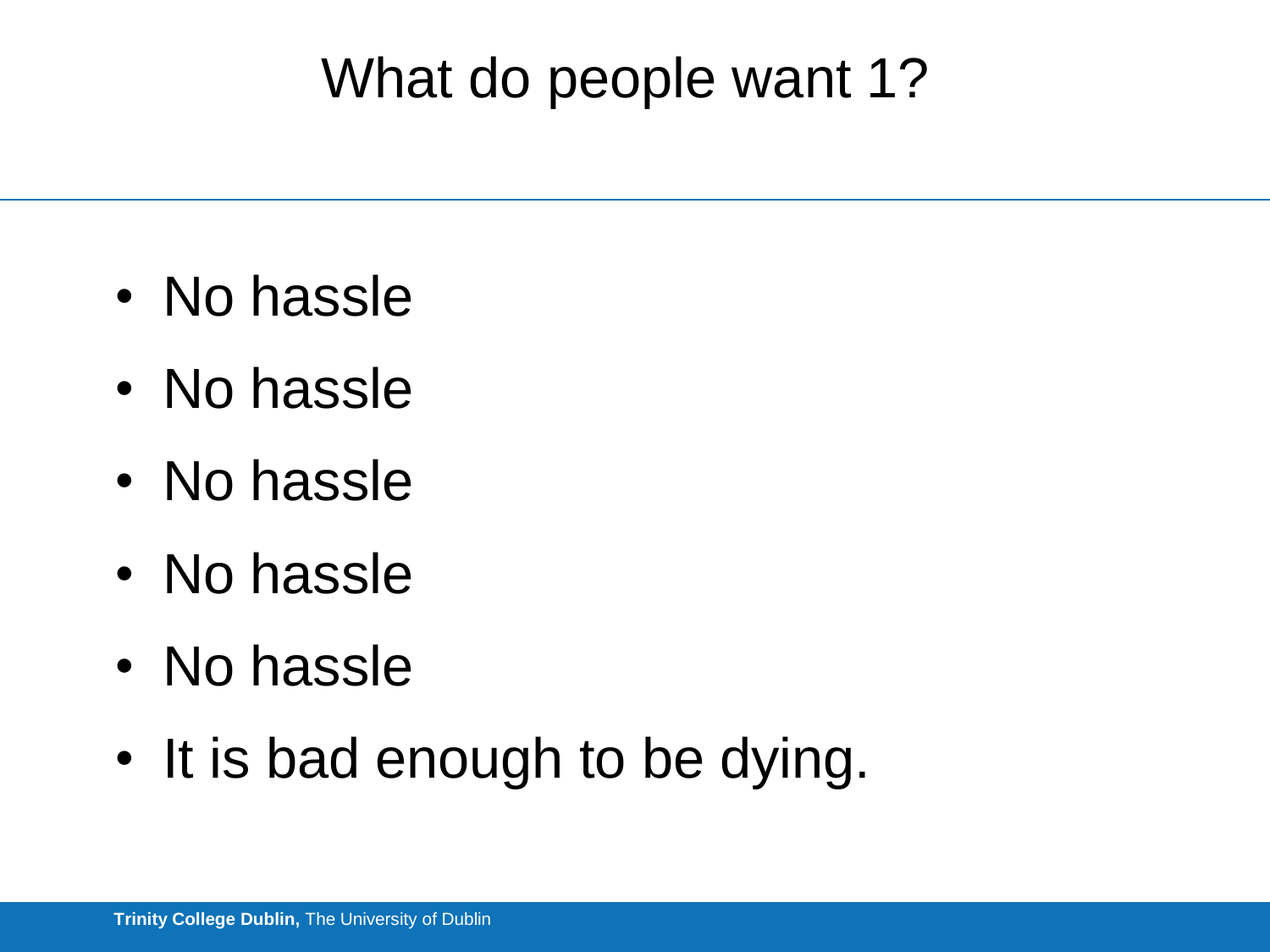### What do people want 2?

- Some choice, some support with decision making, appropriate support for decision making
- Support for role of informal carers but not decision making by informal carers
- Younger decedents want more control and more choice
- No barriers and minimum stress on carers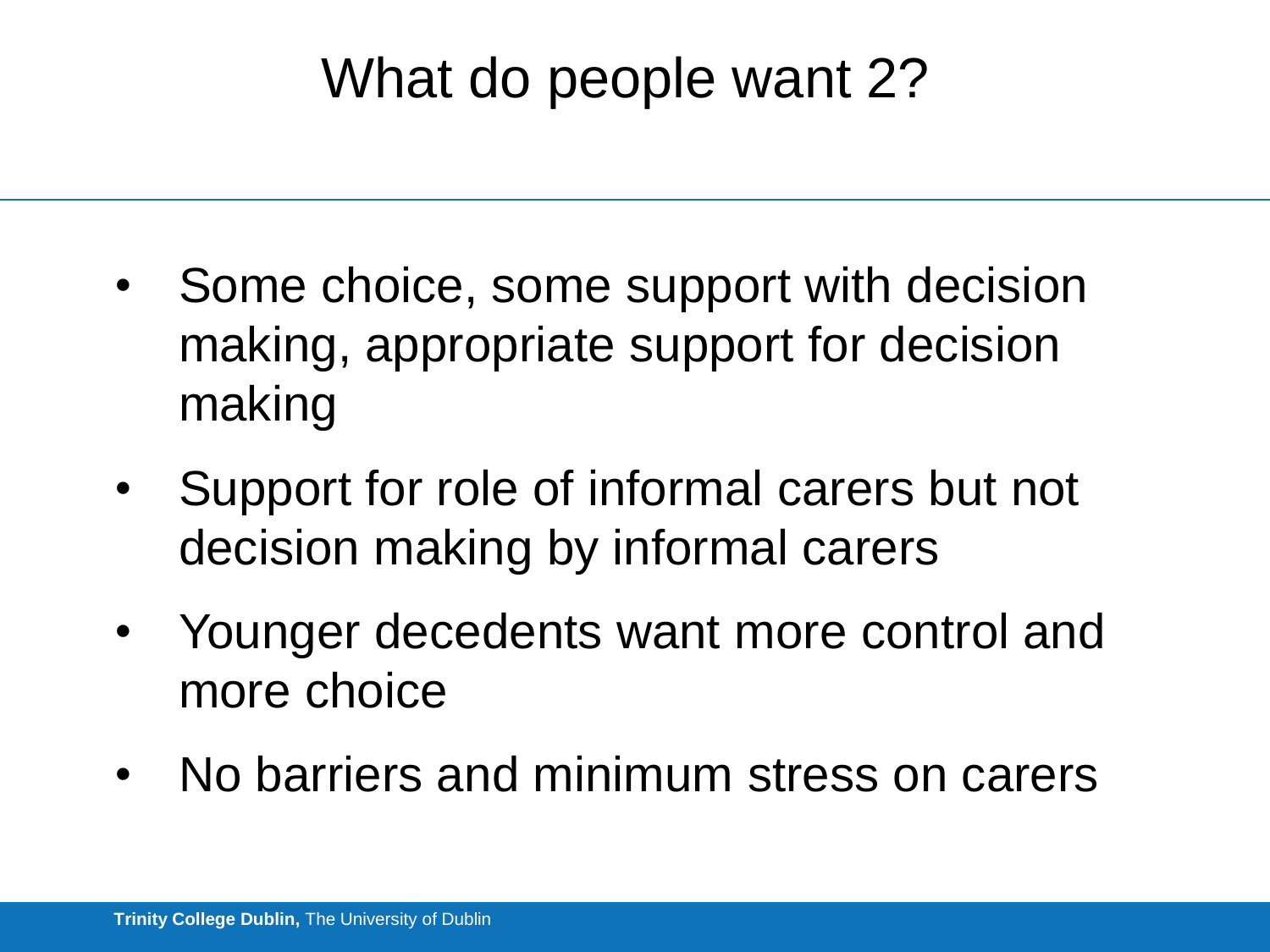### What do people want 3?

- Differences over time
- Differences by age and disease
- Easy and guaranteed access to skilled services
- No obvious financial and administrative barriers
- Removing tasks from informal carers to allow them to do what formal carers cannot do
- Death in preferred setting
- Hairdressing and yoga when all else is sorted.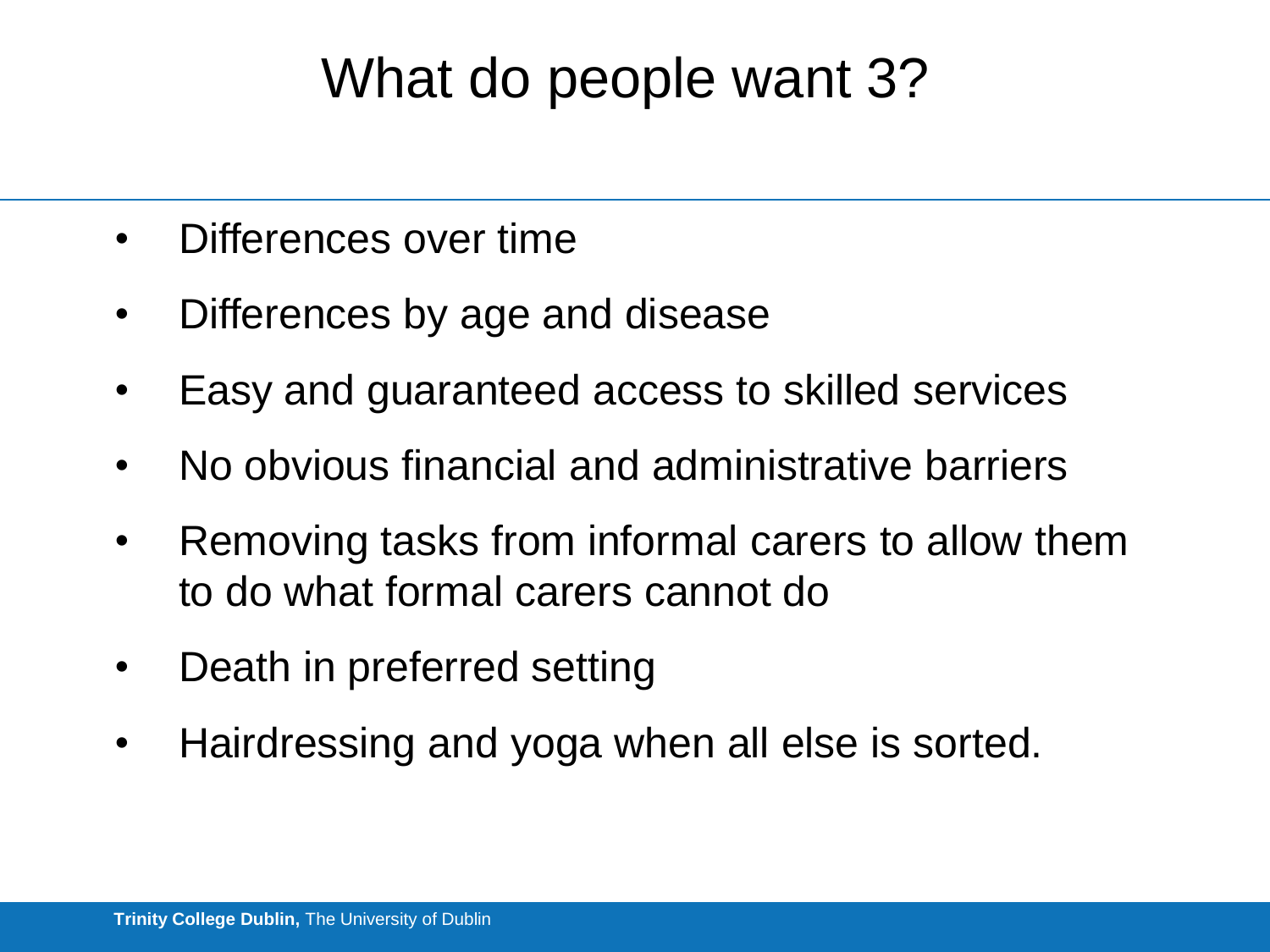## **Better outcomes at lower costs 1**

It is difficult to assemble the evidence, but we do know that:

- Early palliative care team consultations in life limiting cancer can reduce costs (May et al JCO 2015, other study data are now showing the same)
- Savings are greater when interventions are earlier
- Savings are greater when interventions are in context of complex needs and multimorbidity
- Emerging evidence that interventions in other settings can improve outcomes and lower costs.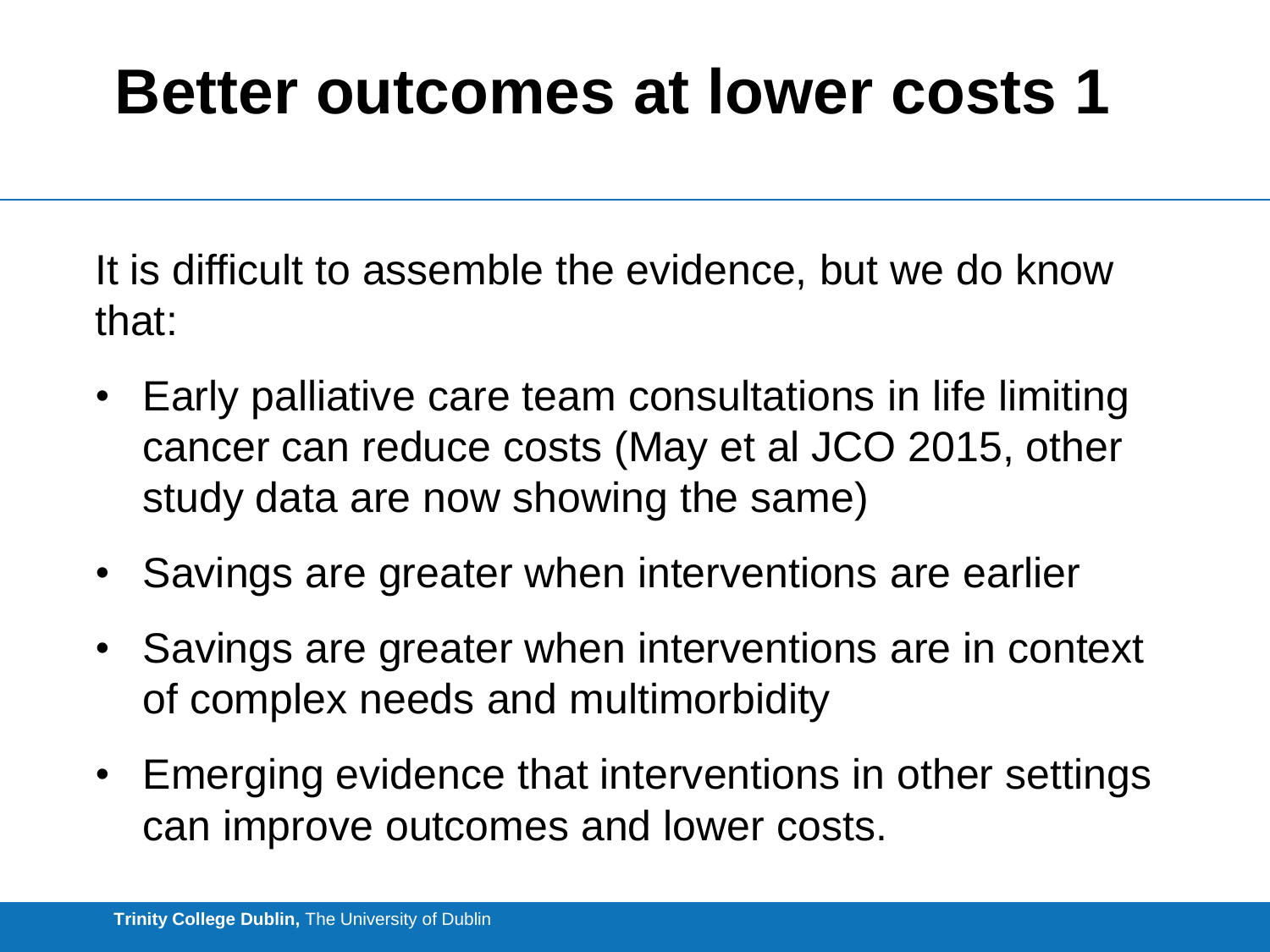## **Better outcomes at lower costs 2**

- Good evidence that some palliative interventions lower the costs of episodes of care
- Success in extending life may offset cost savings (and we should be happy)
- Some success from palliative care skills in emergency departments helping with 'frequent flyers'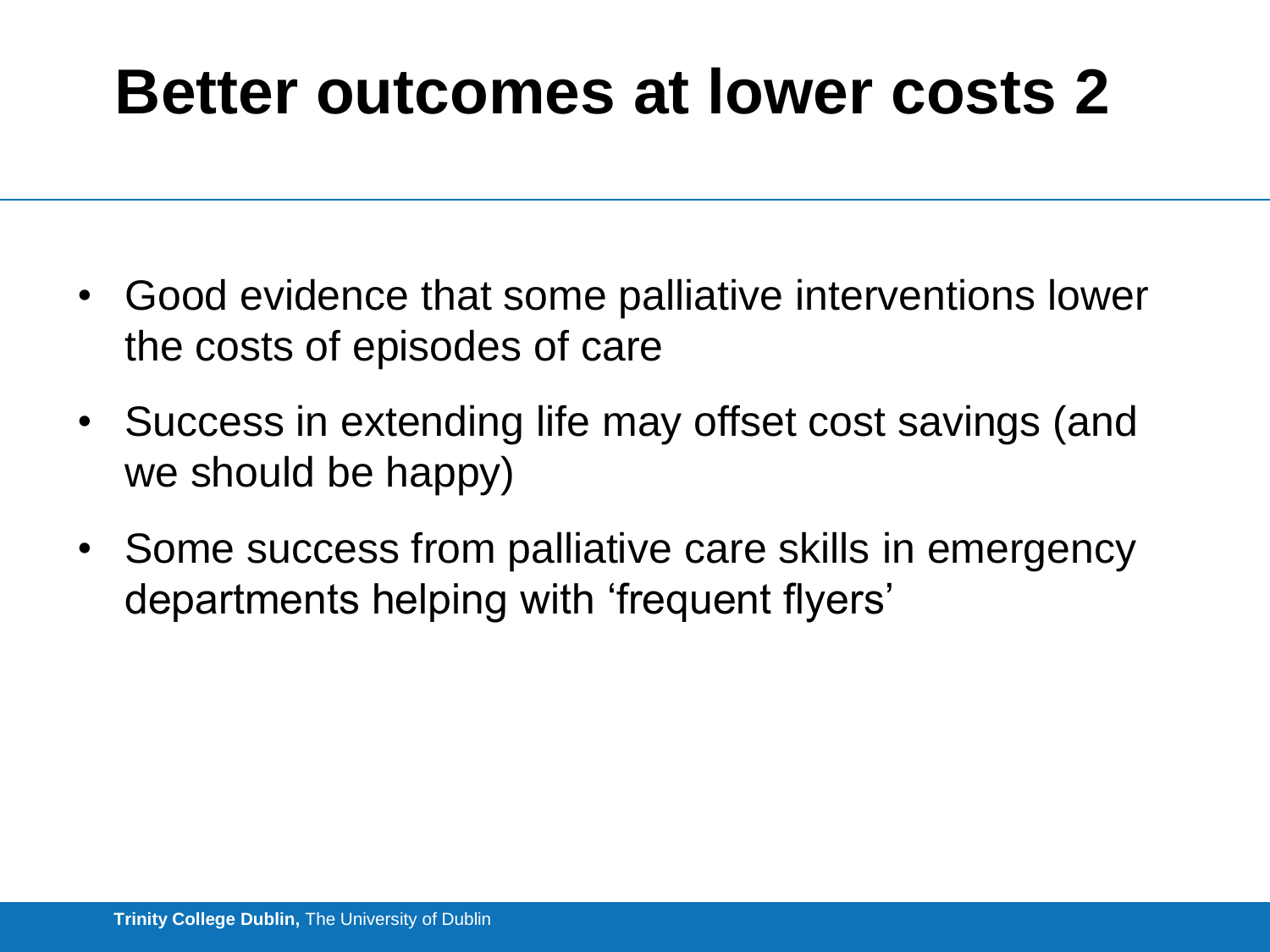## **Better outcomes at higher costs 1**

- The Economic Evaluation of Palliative Care study (Smith et al 2015) in Ireland showed that *of those who did get palliative care*, those who got more access had higher costs overall than those that got less
- They used less of other health care but overall costs were slightly higher
- Far fewer died in hospital, more died in the preferred location
- People who knew both preferred hospice care to hospital care – people can only express preferences for what they know.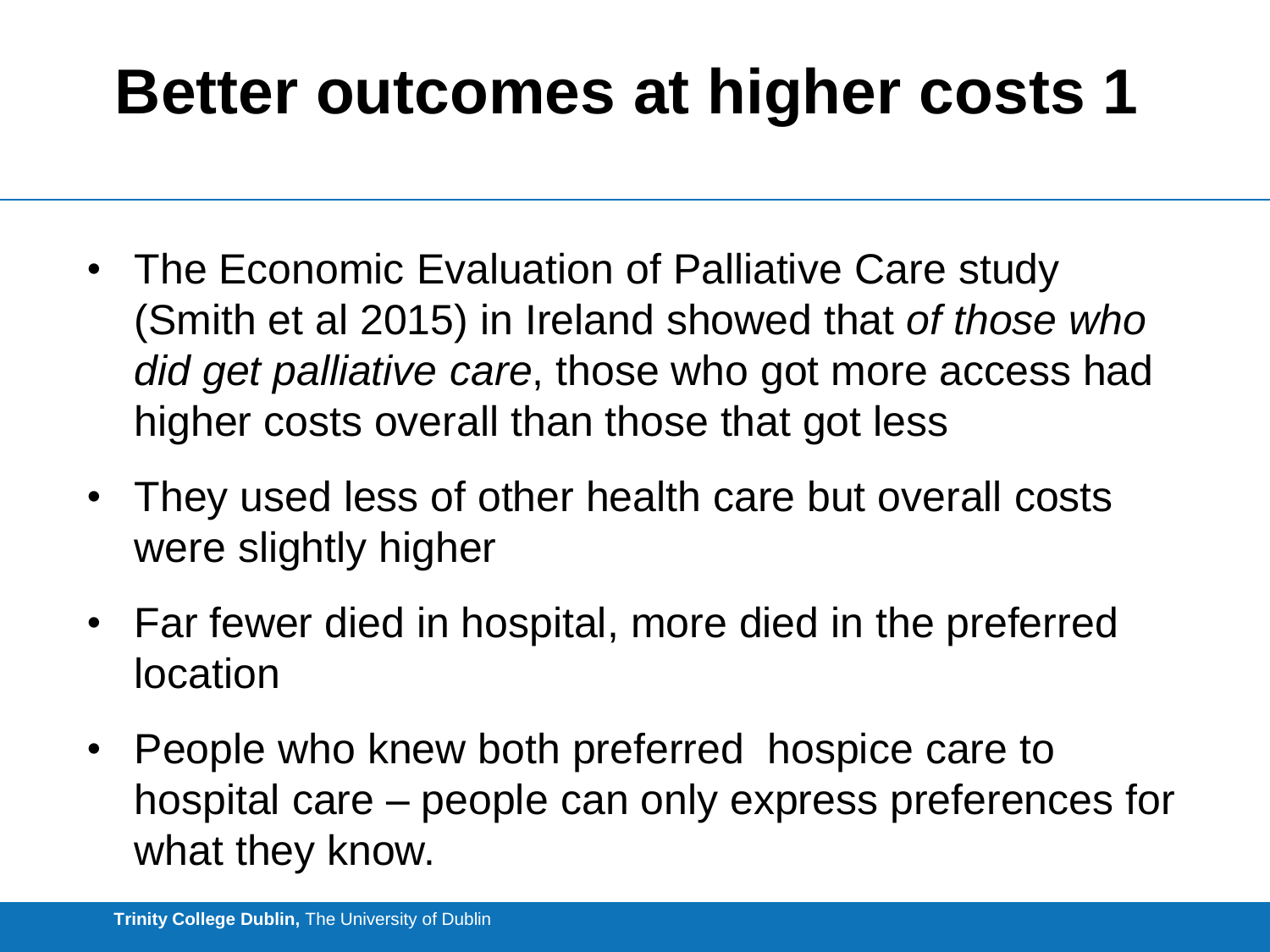## **Better outcomes at higher costs 2**

- Single index measures do not show better outcomes, but outcomes are better on particular dimensions for those getting more palliative care support
- The additional cost of these better outcomes is small and likely to be considered to be good value.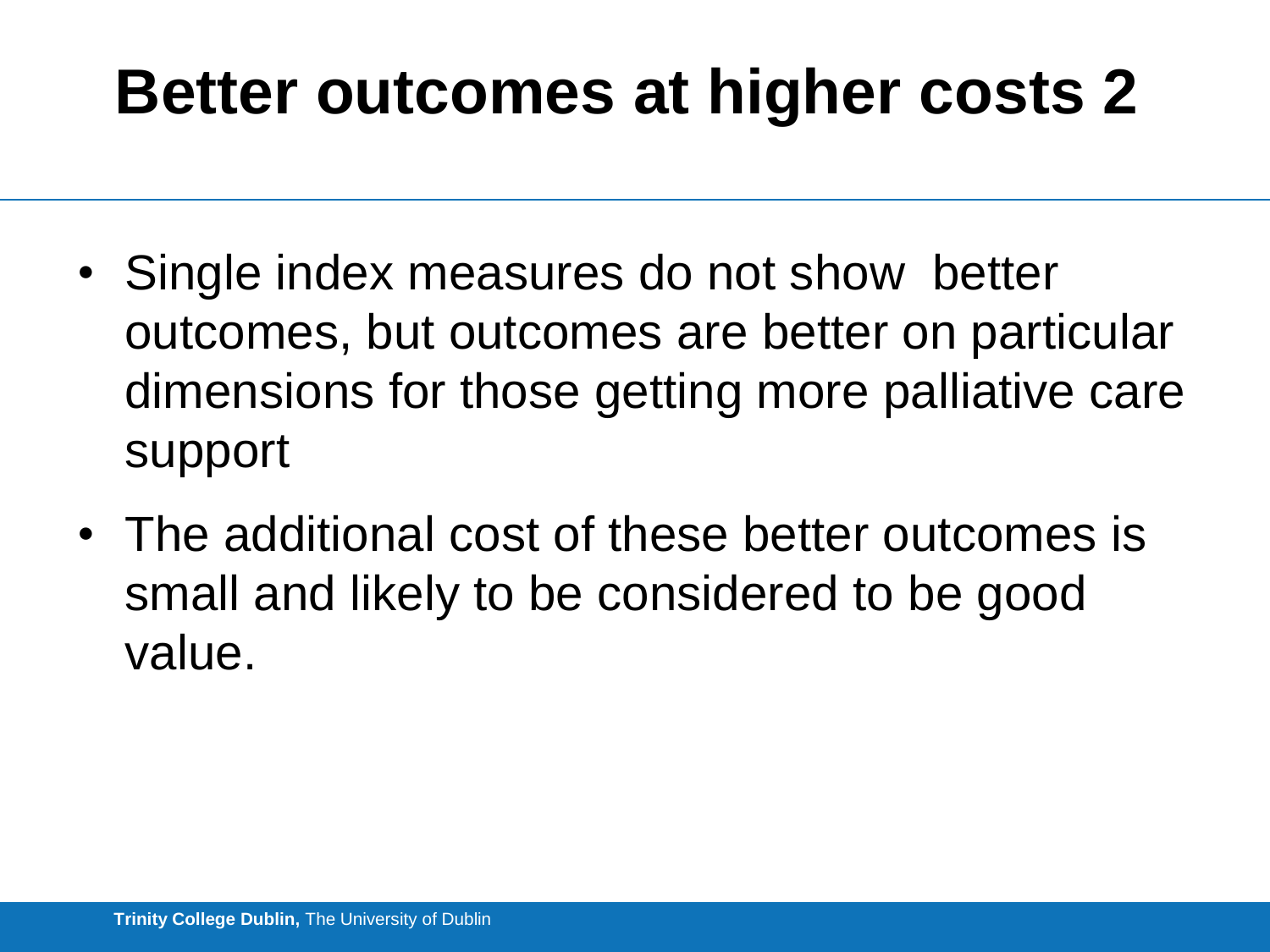# **Assessing costs and outcomes in complex settings 1**

- Palliative care tends to be individualised and different people get different services
- Some of what is provided (and valued) is *access* to and not necessarily *use* of services
- There is a complex interweaving of formal and informal care costs
- Palliative care is often provided by a range of statutory and voluntary providers so costs have to be identified from a range of sources.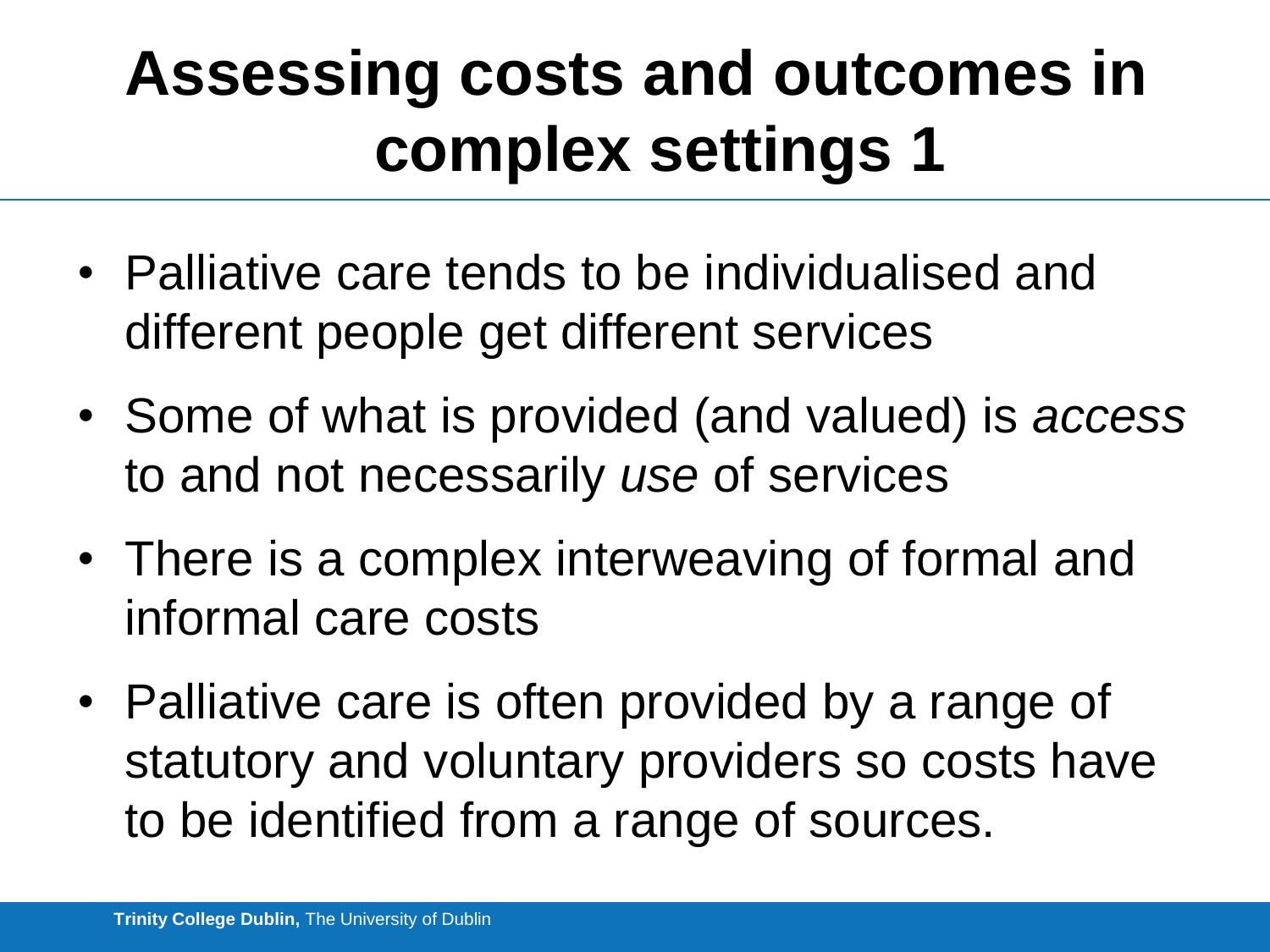# **Assessing costs and outcomes in complex settings 2**

- Simple outcome measures are simple and do not adequately capture outcomes of complex interventions – may need to use a range of more complex measures
- Most measures assume additive time probably not a sensible assumption in this context
- May need to think in terms of valuing whole trajectory of experience
- May need to accept lexicographic preferences.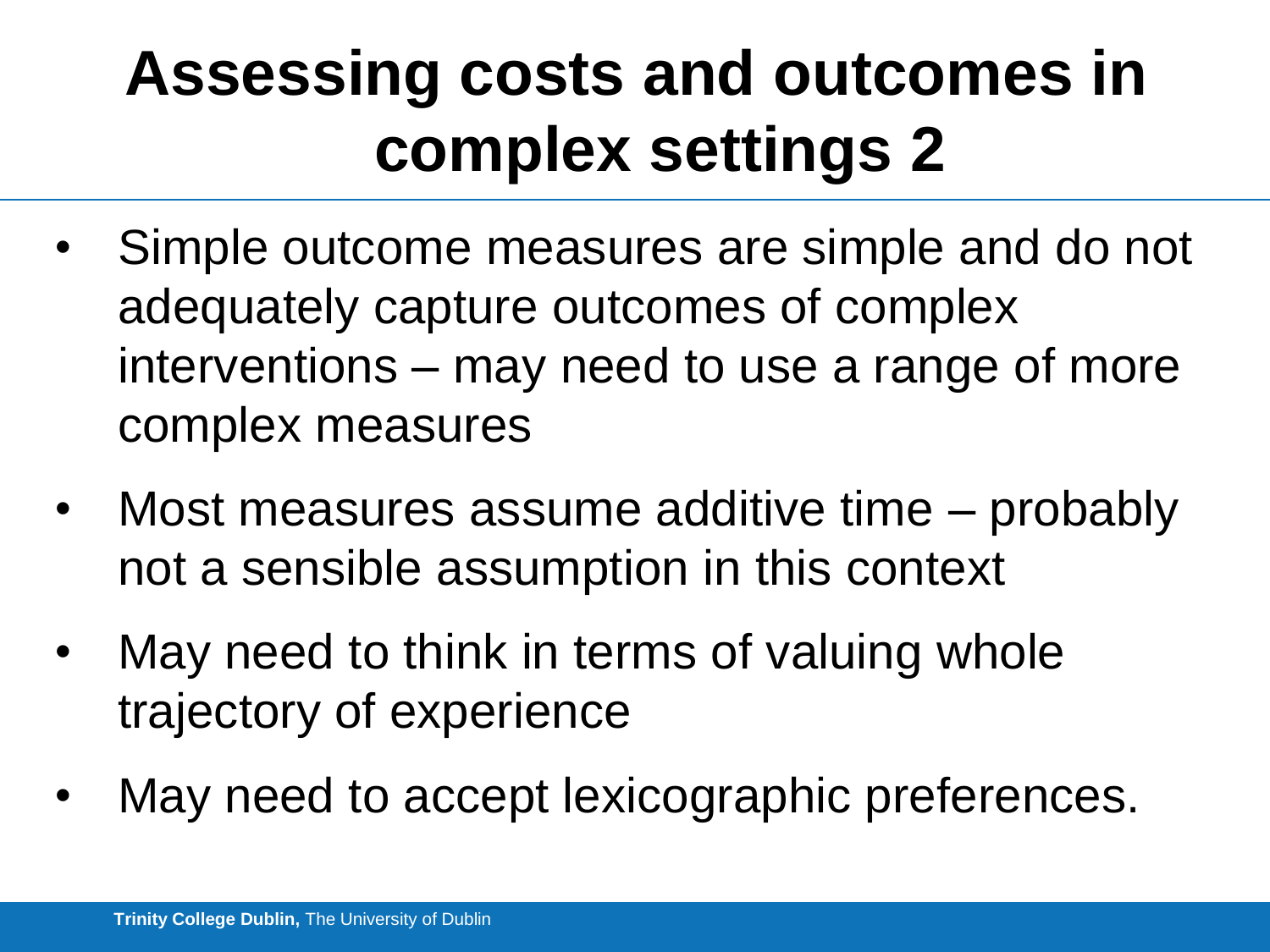## **ICECAP – a capabilities approach to assessing outcomes (Coast and Flynn)**

### Five Dimensions

- 1. Love and Friendship
- 2. Thinking about the future
- 3. Doing things that make you feel valued
- 4. Enjoyment and pleasure
- 5. Independence

Aims to take a more holistic view of improved outcomes.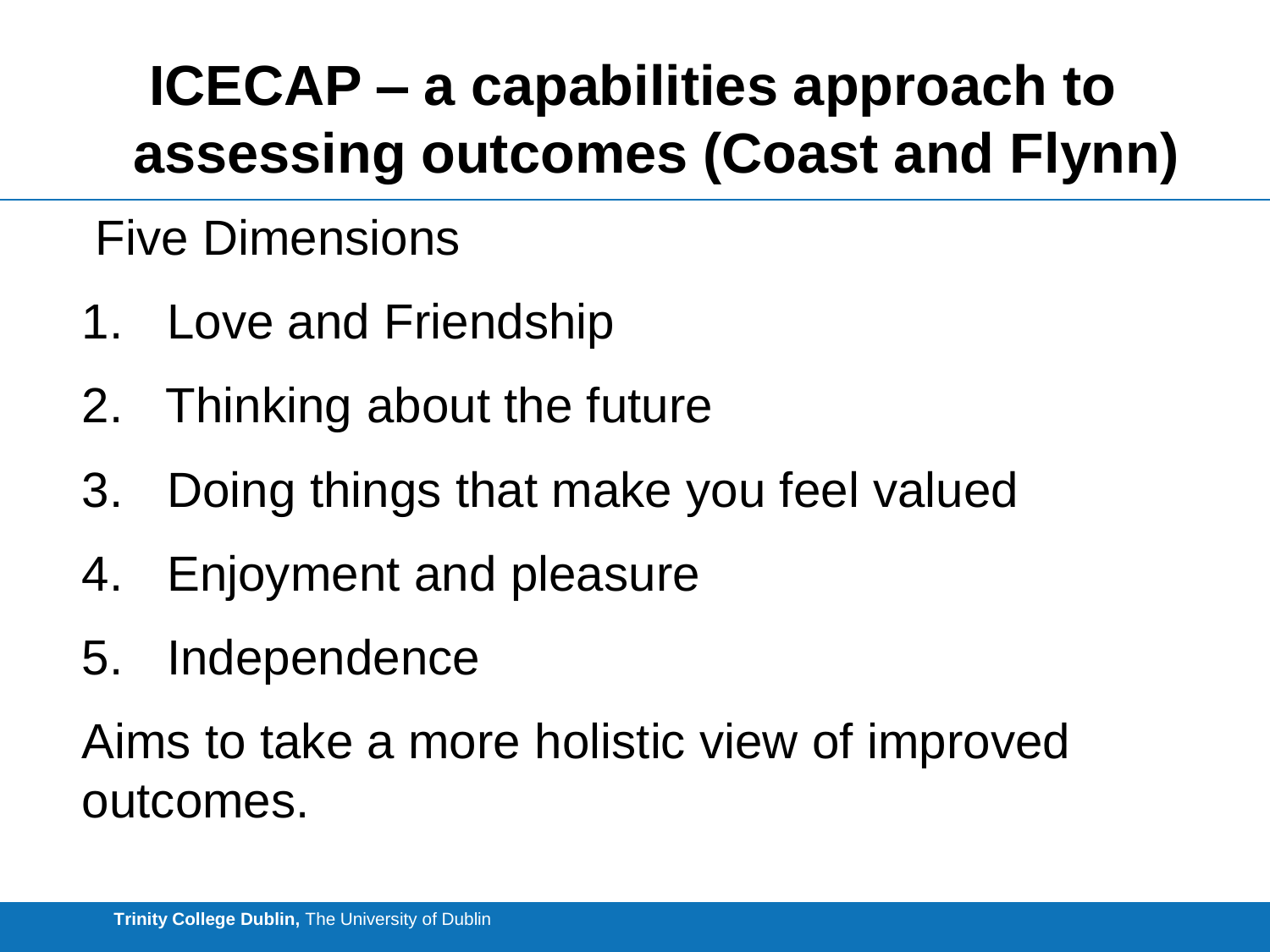# **Building the evidence base for prioritising palliative care 1**

- Since palliative care is many things, we need to evaluate each of these things
- For a start we need to be able to introduce services that cost nothing and achieve something

Metrics will always be difficult given:

- Short time scales
- Complex interventions
- Complex objectives.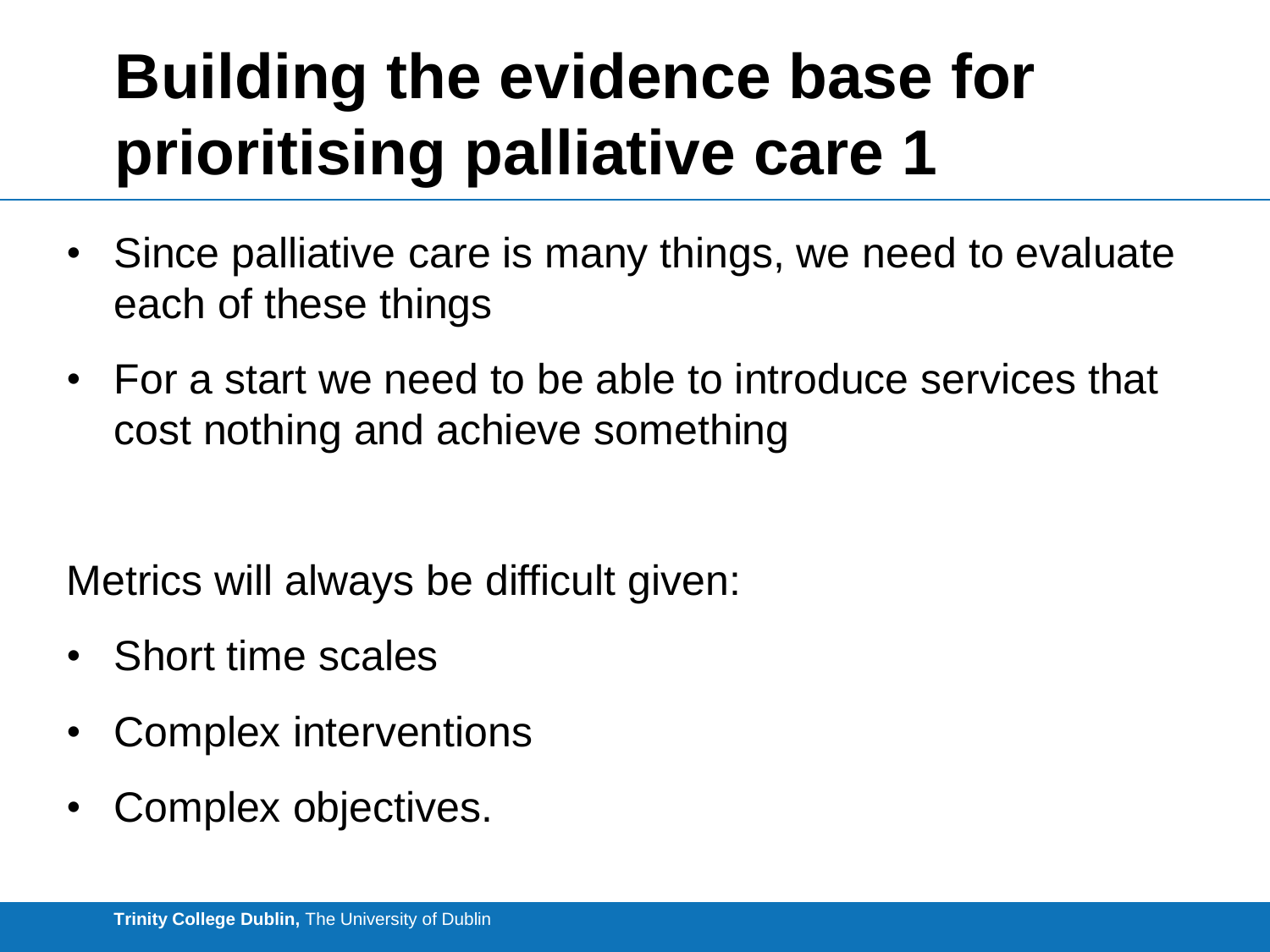# **Building the evidence base for prioritising palliative care 2**

- Some palliative care extends life
- Some reduces costs, especially where needs are complex
- Most improves experiences of patients and families
- Outcome tools need to incorporate these dimensions
- Studies show people can articulate preferences and want to
- People articulate a hierarchy of wants
- Improving access when needed and reducing stress on informal carers are common themes in stated preferences.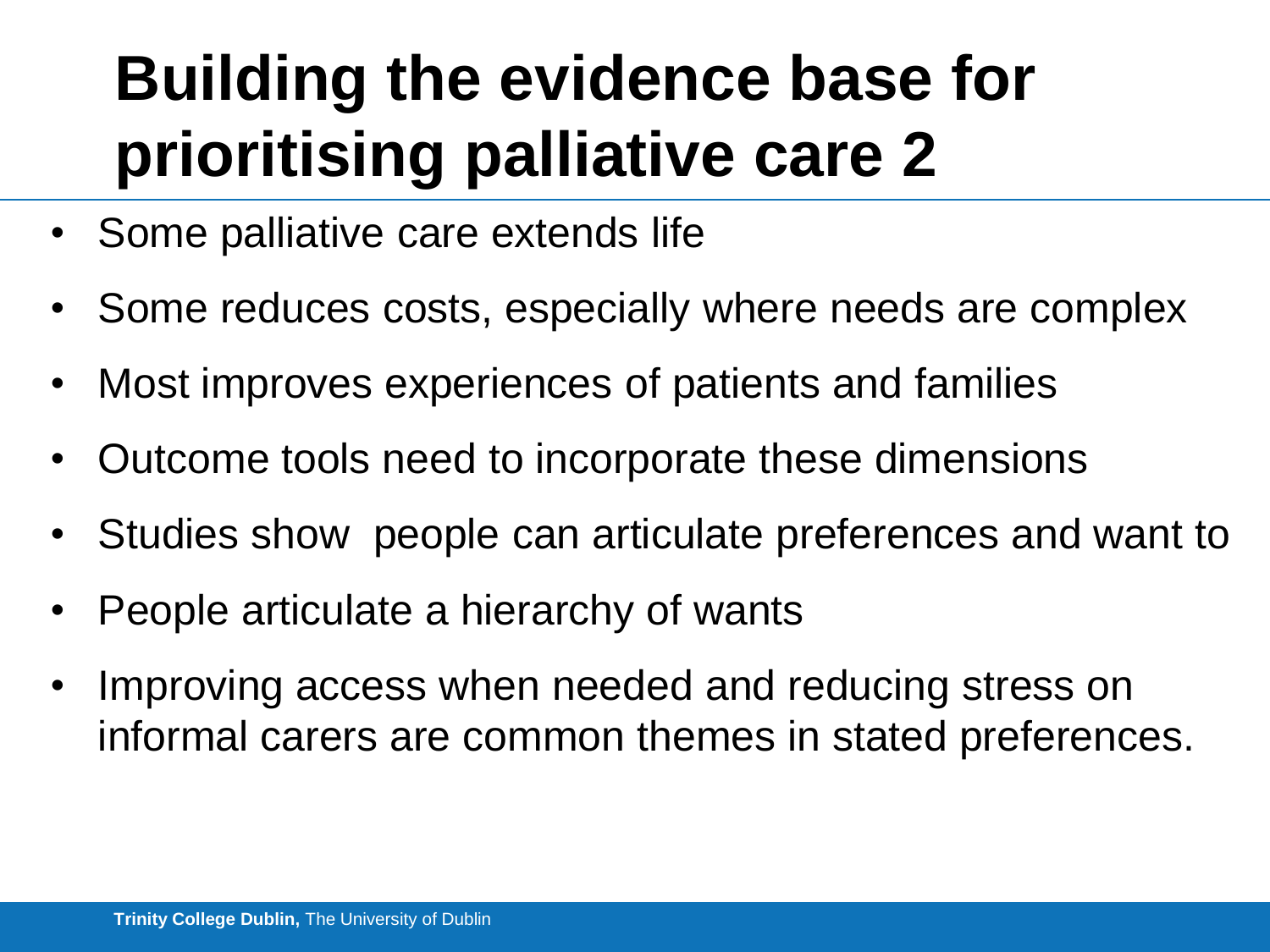#### **What questions does economic evaluation try to answer?**

- What services should be provided
- How should services best be provided
- Who should get what
- It is about providing evidence to allow priorities to be set.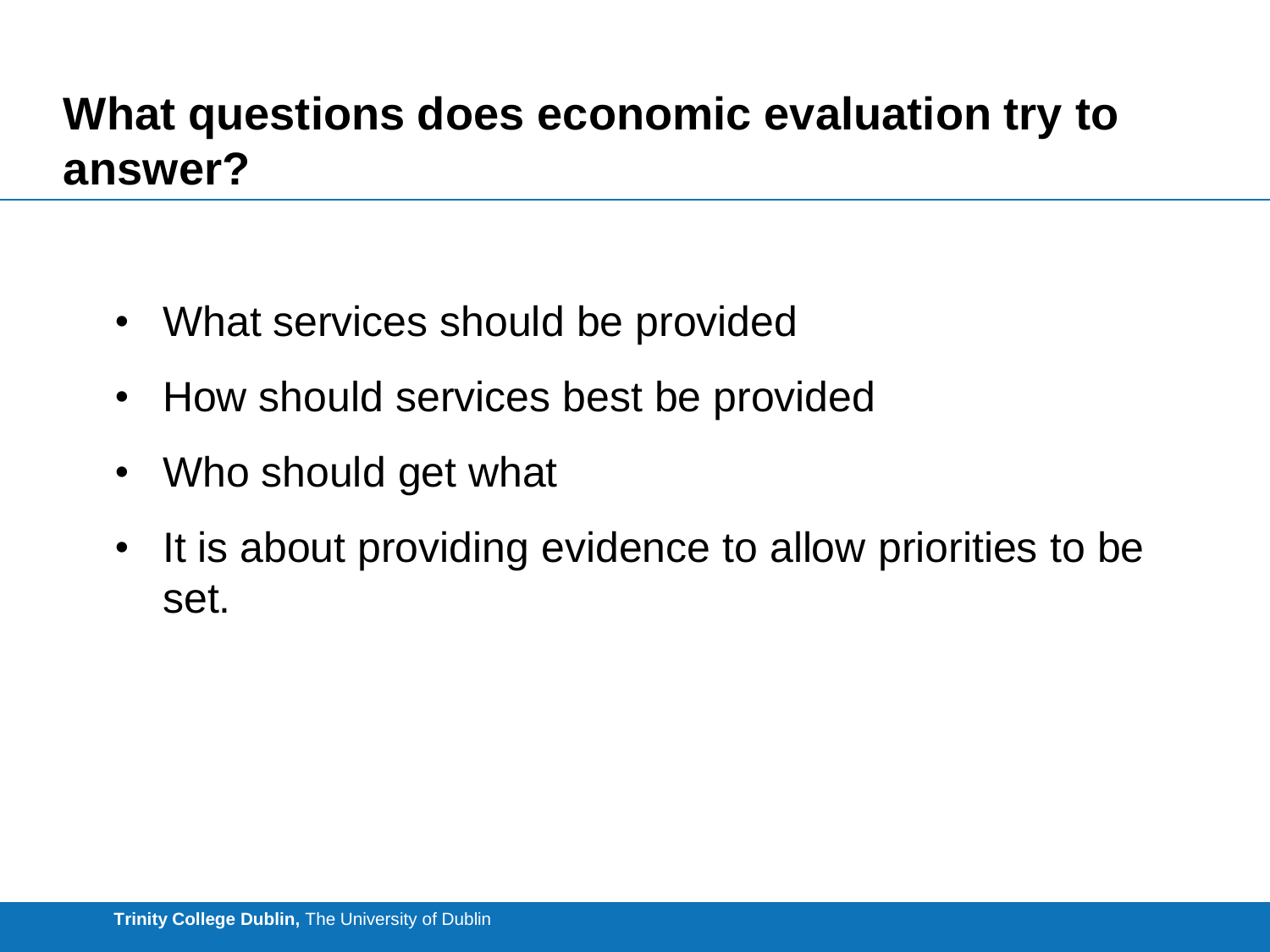#### **Concluding Remarks**

- Evaluation of palliative care is difficult and important
- We need to evolve better tools for assessing value and cost
- We will never have simple measures for complex activities with complex objectives
- The fight for resources requires better evidence on costs and effectiveness.